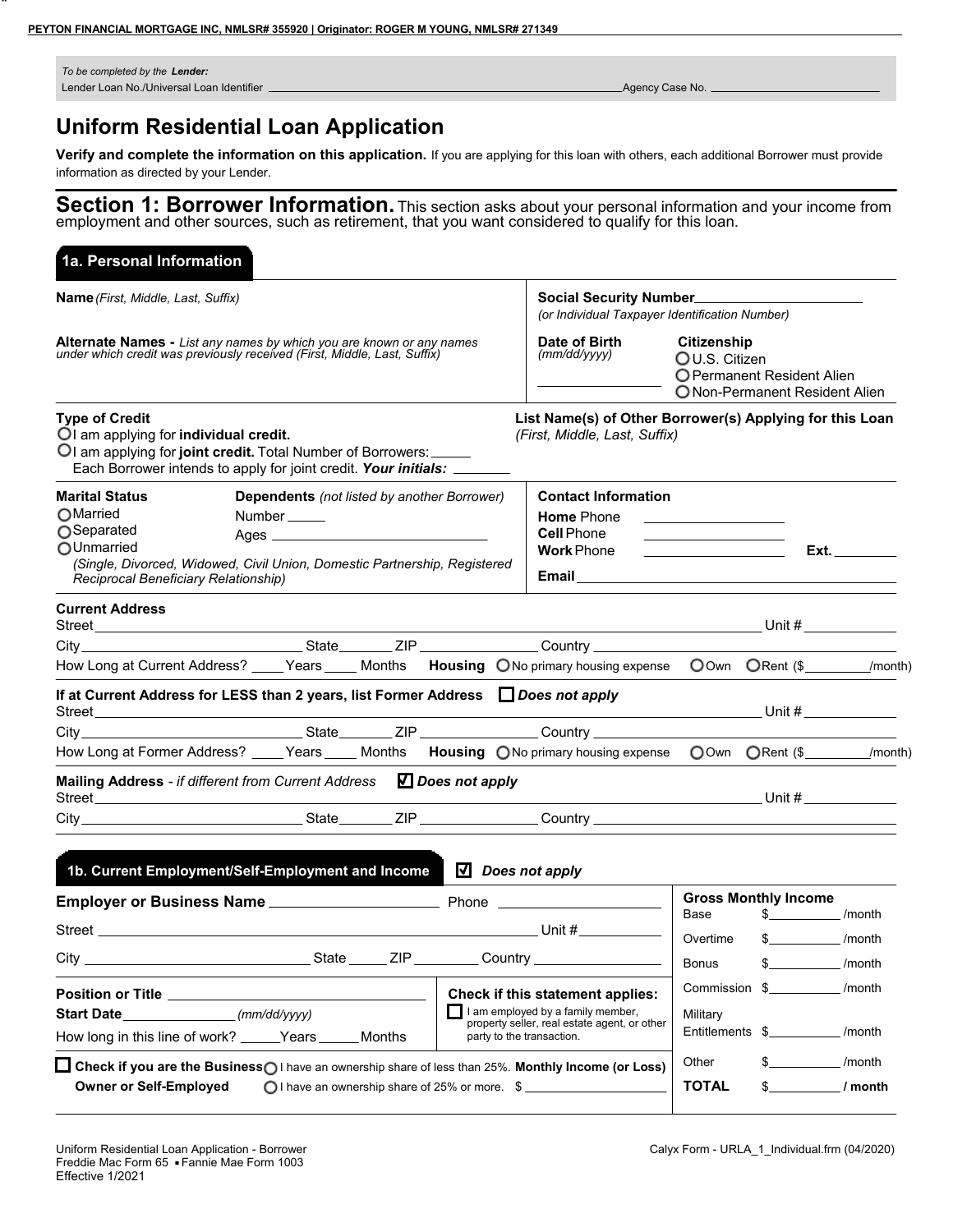### **1c. IF APPLICABLE, Complete Information for Additional Employment/Self Employment and Income** *Does not apply*

|                                                                                                                                                                                                                                |                                                                                   | <b>Gross Monthly Income</b> |                        |        |
|--------------------------------------------------------------------------------------------------------------------------------------------------------------------------------------------------------------------------------|-----------------------------------------------------------------------------------|-----------------------------|------------------------|--------|
|                                                                                                                                                                                                                                |                                                                                   | Base                        | $\mathbb{S}$           | /month |
|                                                                                                                                                                                                                                | Unit $#$                                                                          | Overtime                    | \$ /month              |        |
| City Current City Country Country Country Country Country Country Country Country Country Country Country Country Country Country Country Country Country Country Country Country Country Country Country Country Country Coun |                                                                                   | Bonus                       | $\mathbb{S}$           | /month |
|                                                                                                                                                                                                                                | <b>Check if this statement applies:</b>                                           |                             | Commission \$ /month   |        |
|                                                                                                                                                                                                                                | I am employed by a family member,<br>property seller, real estate agent, or other | Military                    |                        |        |
| How long in this line of work? _____Years _____Months                                                                                                                                                                          | party to the transaction.                                                         |                             | Entitlements \$ /month |        |
| □ Check if you are the Business O I have an ownership share of less than 25%. Monthly Income (or Loss)                                                                                                                         | Other                                                                             | $\mathbb{S}$                | /month                 |        |
| <b>Owner or Self-Employed</b>                                                                                                                                                                                                  | ◯ I have an ownership share of 25% or more. \$                                    | <b>TOTAL</b>                | $\mathbb{S}$           | /month |

### **1d. IF APPLICABLE, Complete Information for Previous Employment/Self Employment and Income** *Does not apply*

**Provide at least 2 years of current and previous employment and income.**

|                                             |              |                                       | <b>Previous Gross Monthly</b> |
|---------------------------------------------|--------------|---------------------------------------|-------------------------------|
| Street                                      |              | Unit $#$                              | $hcome \$ __ /month$          |
|                                             |              |                                       |                               |
| Position or Title _________________________ |              | <b>Check if you were the Business</b> |                               |
| Start Date ___________________________      | (mm/dd/yyyy) | Owner or Self-Employed                |                               |
| End Date __________________________         | (mm/dd/yyyy) |                                       |                               |

1e. Income from Other Sources **Dues 10 Does not apply** 

#### **Include income from other sources below. Under Income Source, choose from the sources listed here: . w. Under Income**<br>Interest and Dividends **IrCe, CNOOSE TI**<br>■ Notes Receivable **ere:**<br>▪Unemployment

**.** Automobile Allowance **.** Boarder Income Alimony

**.** Capital Gains

**. .** Child Support **. Disability** 

**.** Foster Care

■ Housing or Parsonage

- **.**
	- Payments
	- **Drammer Cheral Active Control Certificate**<br> **Active Mortgage Differential**<br>
	Payments<br>
	Payments<br>
	Pe.g., Pension, IR. Mortgage Differential
- **.** Retirement
- -
- 
- **.** Social Security
- **. .** VA Compensation **Benefits**
- 
- Other

**NOTE:** *Reveal alimony, child support, separate maintenance, or other income ONLY IF you want it considered in determining your qualification for this loan.*

| <b>Income Source - use list above</b> | <b>Monthly Income</b> |
|---------------------------------------|-----------------------|
|                                       |                       |
|                                       |                       |
|                                       |                       |
| <b>Provide TOTAL Amount Here</b>      |                       |

- *(e.g., Pension, IRA)* ■ Trust
- - -
- **.**
	- **.** Royalty Payments
- **.** Separate Maintenance
	- -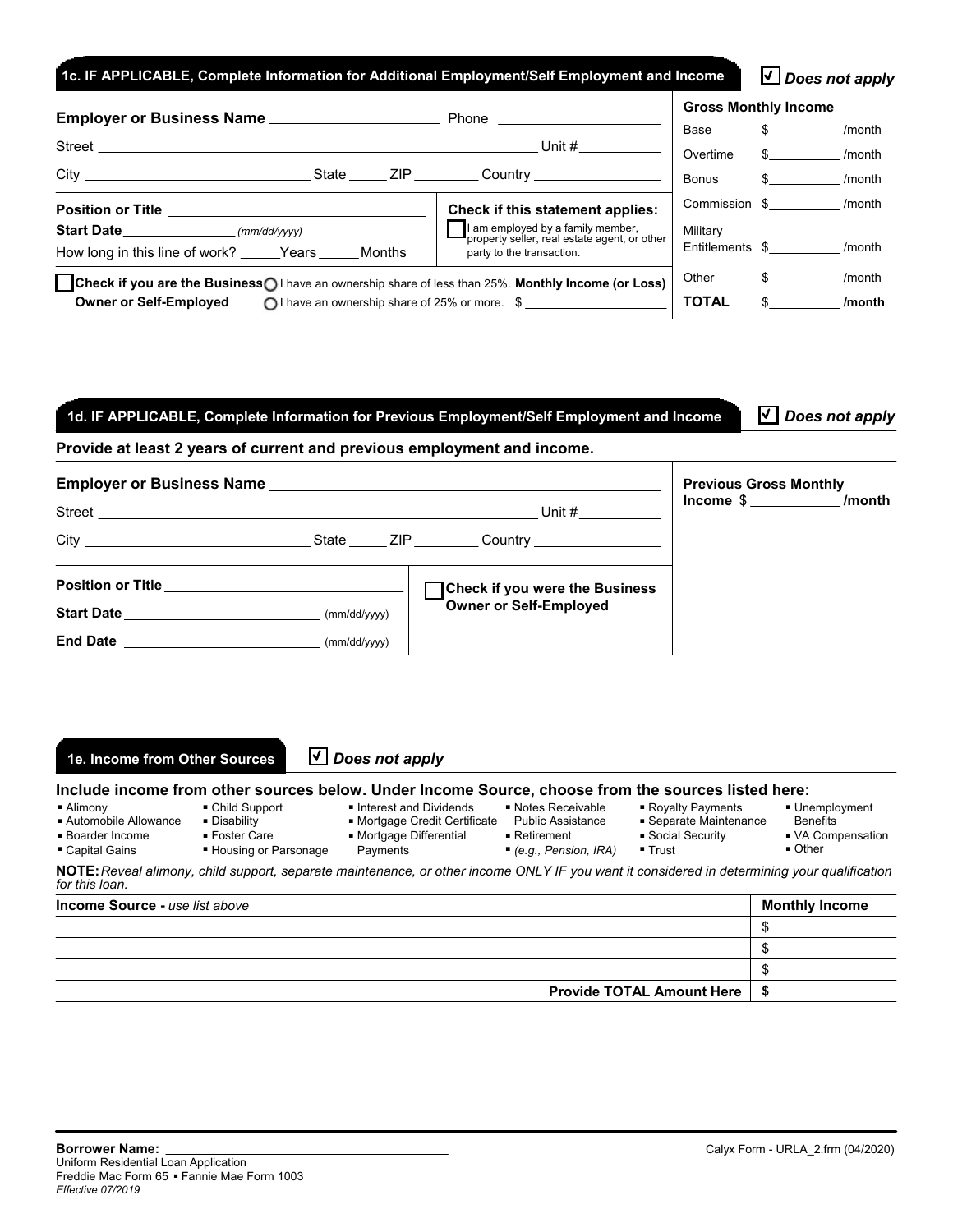**Section 2 : Financial Information — Assets and Liabilities.** This section asks about things you own that are worth money and that you want considered to qualify for this loan. It then asks about your liabilities (or debts) that you pay each month, such as credit cards, alimony, or other expenses.

|                                                                                                                               |                                                                  | 2a. Assets - Bank Accounts, Retirement, and Other Accounts You Have                                                                                                                                           |                                              |                                                                                |                                        |                                                                                                                                                              |
|-------------------------------------------------------------------------------------------------------------------------------|------------------------------------------------------------------|---------------------------------------------------------------------------------------------------------------------------------------------------------------------------------------------------------------|----------------------------------------------|--------------------------------------------------------------------------------|----------------------------------------|--------------------------------------------------------------------------------------------------------------------------------------------------------------|
| • Checking<br>• Savings<br>• Money Market                                                                                     | • Certificate of Deposit<br>• Mutual Fund<br>• Stocks            | Include all accounts below. Under Account Type, choose from the types listed here:<br>• Stock Options<br>$\cdot$ Bonds                                                                                        | · Retirement (e.g., 401k, IRA)               | • Bridge Loan Proceeds<br>• Individual Development<br>Account                  |                                        | • Trust Account<br>• Cash Value of Life Insurance<br>(used for the transaction)                                                                              |
| <b>Account Type</b>                                                                                                           | - use list above                                                 | <b>Financial Institution</b>                                                                                                                                                                                  |                                              | <b>Account Number</b>                                                          |                                        | <b>Cash or Market Value</b>                                                                                                                                  |
|                                                                                                                               |                                                                  |                                                                                                                                                                                                               |                                              |                                                                                |                                        | \$                                                                                                                                                           |
|                                                                                                                               |                                                                  |                                                                                                                                                                                                               |                                              |                                                                                |                                        | \$                                                                                                                                                           |
|                                                                                                                               |                                                                  |                                                                                                                                                                                                               |                                              |                                                                                |                                        | \$                                                                                                                                                           |
|                                                                                                                               |                                                                  |                                                                                                                                                                                                               |                                              |                                                                                |                                        | \$                                                                                                                                                           |
|                                                                                                                               |                                                                  |                                                                                                                                                                                                               |                                              |                                                                                |                                        | \$                                                                                                                                                           |
|                                                                                                                               |                                                                  |                                                                                                                                                                                                               |                                              | <b>Provide TOTAL Amount Here</b>                                               |                                        | \$0.00                                                                                                                                                       |
| Assets<br>• Proceeds from Real Estate<br>Property to be sold on or<br>before closing<br>Asset or Credit Type - use list above | 2b. Other Assets and Credits You Have<br>• Proceeds from Sale of | $ \mathsf{V} $<br>Include all other assets and credits below. Under Asset or Credit Type, choose from the types listed here:<br>Non-Real Estate Asset<br>• Other<br>• Secured Borrowed Funds                  | Does not apply<br>• Unsecured Borrowed Funds | Credits<br>• Earnest Money<br>• Lot Equity<br><b>Provide TOTAL Amount Here</b> | • Employer Assistance                  | • Relocation Funds • Sweat Equity<br>• Rent Credit<br>• Trade Equity<br><b>Cash or Market Value</b><br>\$<br>\$<br>\$<br>\$<br>\$0.00                        |
|                                                                                                                               |                                                                  | 2c. Liabilities - Credit Cards, Other Debts, and Leases that You Owe<br>List all liabilities below (except real estate) and include deferred payments. Under Account Type, choose from the types listed here: |                                              | IV I                                                                           | Does not apply                         |                                                                                                                                                              |
|                                                                                                                               |                                                                  |                                                                                                                                                                                                               |                                              |                                                                                |                                        | • Revolving (e.g., credit cards) • Installment (e.g., car, student, personal loans) • Open 30 - Day (balance paid monthly) • Lease (not real estate) • Other |
| <b>Account Type -</b><br>use list above                                                                                       | <b>Company Name</b>                                              |                                                                                                                                                                                                               | <b>Account Number</b>                        | <b>Unpaid Balance</b>                                                          | To be paid off at<br>or before closing | <b>Monthly Payment</b>                                                                                                                                       |
|                                                                                                                               |                                                                  |                                                                                                                                                                                                               |                                              | \$                                                                             |                                        | \$                                                                                                                                                           |
|                                                                                                                               |                                                                  |                                                                                                                                                                                                               |                                              | \$                                                                             | ┍                                      | \$                                                                                                                                                           |
|                                                                                                                               |                                                                  |                                                                                                                                                                                                               |                                              | \$                                                                             |                                        | \$                                                                                                                                                           |
|                                                                                                                               |                                                                  |                                                                                                                                                                                                               |                                              | \$                                                                             |                                        | \$                                                                                                                                                           |
|                                                                                                                               |                                                                  |                                                                                                                                                                                                               |                                              | \$                                                                             |                                        | \$                                                                                                                                                           |
|                                                                                                                               | 2d. Other Liabilities and Expenses                               | ∣√∣                                                                                                                                                                                                           | Does not apply                               |                                                                                |                                        |                                                                                                                                                              |
| • Alimony                                                                                                                     | • Child Support                                                  | Include all other liabilities and expenses below. Choose from the types listed here:<br>• Separate Maintenance                                                                                                | • Job Related Expenses                       |                                                                                | • Other                                | <b>Monthly Payment</b>                                                                                                                                       |
|                                                                                                                               |                                                                  |                                                                                                                                                                                                               |                                              |                                                                                |                                        | \$                                                                                                                                                           |

**Borrower Name:**

Uniform Residential Loan Application Freddie Mac Form 65 • Fannie Mae Form 1003 Effective 1/2021

Calyx Form - URLA\_3.frm (4/2021)

*\$ \$*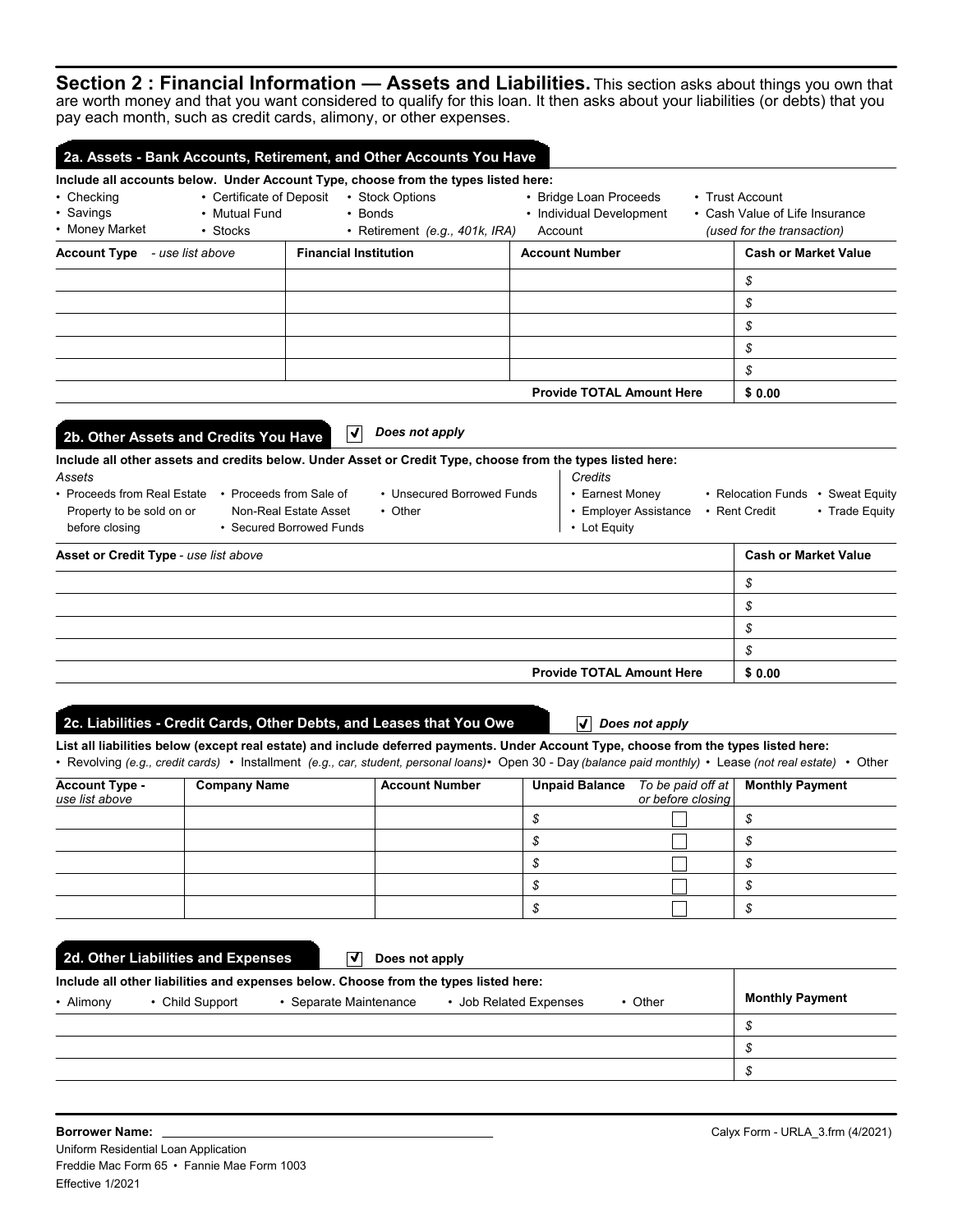### **Section 3 : Financial Information — Real Estate.** This section asks you to list all properties you currently own and what you owe on them. **V** *I* do not own any real estate

| 3a. Property You Own            |                                                                |                       |                                                                 |                                       |                                        | If you are refinancing, list the property you are refinancing FIRST. |                                                                                                 |                                                       |                                        |
|---------------------------------|----------------------------------------------------------------|-----------------------|-----------------------------------------------------------------|---------------------------------------|----------------------------------------|----------------------------------------------------------------------|-------------------------------------------------------------------------------------------------|-------------------------------------------------------|----------------------------------------|
|                                 |                                                                |                       |                                                                 |                                       |                                        |                                                                      |                                                                                                 |                                                       |                                        |
| City                            |                                                                |                       |                                                                 |                                       |                                        |                                                                      | State ___________ ZIP _________________ Country ____________                                    |                                                       |                                        |
|                                 |                                                                | Status: Sold,         | <b>Intended Occupancy:</b>                                      |                                       |                                        | Monthly Insurance, Taxes,                                            | For 2-4 Unit Primary or Investment Property                                                     |                                                       |                                        |
| <b>Property Value</b>           | or Retained                                                    | Pending Sale,         | <b>Investment, Primary</b><br>Residence, Second<br>Home, Other  |                                       | Mortgage Payment                       | Associátion Dues, etc.<br>if not included in Monthly                 | <b>Monthly Rental</b><br><b>Income</b>                                                          | For LENDER to calculate:<br>Net Monthly Rental Income |                                        |
| \$                              |                                                                |                       |                                                                 |                                       | \$                                     |                                                                      | \$                                                                                              | \$                                                    |                                        |
| Mortgage Loans on this Property |                                                                |                       | ∣√∣<br>Does not apply                                           |                                       |                                        |                                                                      |                                                                                                 |                                                       |                                        |
| <b>Creditor Name</b>            |                                                                | <b>Account Number</b> |                                                                 | <b>Monthly</b><br>Mortgage<br>Payment |                                        | <b>Unpaid Balance</b>                                                | To be paid off at or<br>before closing                                                          | Type:FHA, VA,<br>Conventional,<br>USDA-RD, Other      | <b>Credit Limit</b><br>(if applicable) |
|                                 |                                                                |                       |                                                                 | \$                                    |                                        | \$                                                                   |                                                                                                 |                                                       | \$                                     |
|                                 |                                                                |                       |                                                                 | \$                                    |                                        | \$                                                                   |                                                                                                 |                                                       | \$                                     |
|                                 |                                                                |                       | 3b. IF APPLICABLE, Complete Information for Additional Property |                                       |                                        | ⊽                                                                    | Does not apply                                                                                  |                                                       |                                        |
| $City$ $\_$                     |                                                                |                       |                                                                 |                                       |                                        |                                                                      |                                                                                                 |                                                       |                                        |
|                                 |                                                                | Status: Sold.         | <b>Intended Occupancy:</b>                                      |                                       |                                        | <b>Monthly Insurance, Taxes,</b>                                     | For 2-4 Unit Primary or Investment Property                                                     |                                                       |                                        |
| <b>Property Value</b>           | or Retained                                                    | Pending Sale,         | Investment, Primary<br>Residence, Second<br>Home, Other         |                                       | Mortgage Payment                       | Associátion Dues, etc.<br>if not included in Monthly                 | <b>Monthly Rental</b><br>For LENDER to calculate:<br><b>Income</b><br>Net Monthly Rental Income |                                                       |                                        |
| \$                              |                                                                |                       |                                                                 |                                       | \$                                     |                                                                      | \$                                                                                              | \$                                                    |                                        |
| Mortgage Loans on this Property |                                                                |                       | M<br>Does not apply                                             |                                       |                                        |                                                                      |                                                                                                 |                                                       |                                        |
| <b>Creditor Name</b>            | <b>Monthly</b><br>Mortgage<br><b>Account Number</b><br>Payment |                       |                                                                 | <b>Unpaid Balance</b>                 | To be paid off at or<br>before closing | Type FHA, VA,<br>Conventional,<br>USDA-RD, Other                     | <b>Credit Limit</b><br>(if applicable)                                                          |                                                       |                                        |
|                                 |                                                                |                       |                                                                 | \$                                    |                                        | \$                                                                   |                                                                                                 |                                                       | \$                                     |
|                                 |                                                                |                       |                                                                 | S                                     |                                        | \$                                                                   |                                                                                                 |                                                       | \$                                     |
|                                 |                                                                |                       |                                                                 |                                       |                                        |                                                                      |                                                                                                 |                                                       |                                        |
|                                 |                                                                |                       | 3c. IF APPLICABLE, Complete Information for Additional Property |                                       |                                        |                                                                      | Does not apply                                                                                  |                                                       |                                        |
| <b>Address Street</b>           |                                                                |                       |                                                                 |                                       |                                        |                                                                      |                                                                                                 | Unit #                                                |                                        |

| Citv                  |                              |                                                         | <b>State</b>                                                                     | <b>ZIP</b>                                  | Country                                               |
|-----------------------|------------------------------|---------------------------------------------------------|----------------------------------------------------------------------------------|---------------------------------------------|-------------------------------------------------------|
|                       | <b>Status: Sold.</b>         |                                                         | Intended Occupancy:   Monthly Insurance, Taxes,<br><b>Association Dues, etc.</b> | For 2-4 Unit Primary or Investment Property |                                                       |
| <b>Property Value</b> | Pending Sale,<br>or Retained | Investment, Primary<br>Residence, Second<br>Home, Other | if not included in Monthly<br>Mortgage Payment                                   | <b>Monthly Rental</b><br><b>Income</b>      | For LENDER to calculate:<br>Net Monthly Rental Income |
| \$                    |                              |                                                         |                                                                                  |                                             |                                                       |

#### **Mortgage Loans on this Property** *Does not apply*

| <b>Creditor Name</b> | <b>Account Number</b> | <b>Monthly</b><br>Mortgage<br>Payment | <b>Unpaid Balance</b> | To be paid off at or<br>before closing | Type FHA, VA,<br>Conventional,<br>USDA-RD, Other | <b>Credit Limit</b><br>(if applicable) |
|----------------------|-----------------------|---------------------------------------|-----------------------|----------------------------------------|--------------------------------------------------|----------------------------------------|
|                      |                       |                                       | Φ                     |                                        |                                                  |                                        |
|                      |                       |                                       | J.                    |                                        |                                                  |                                        |

Calyx Form - URLA\_4.frm (09/2021)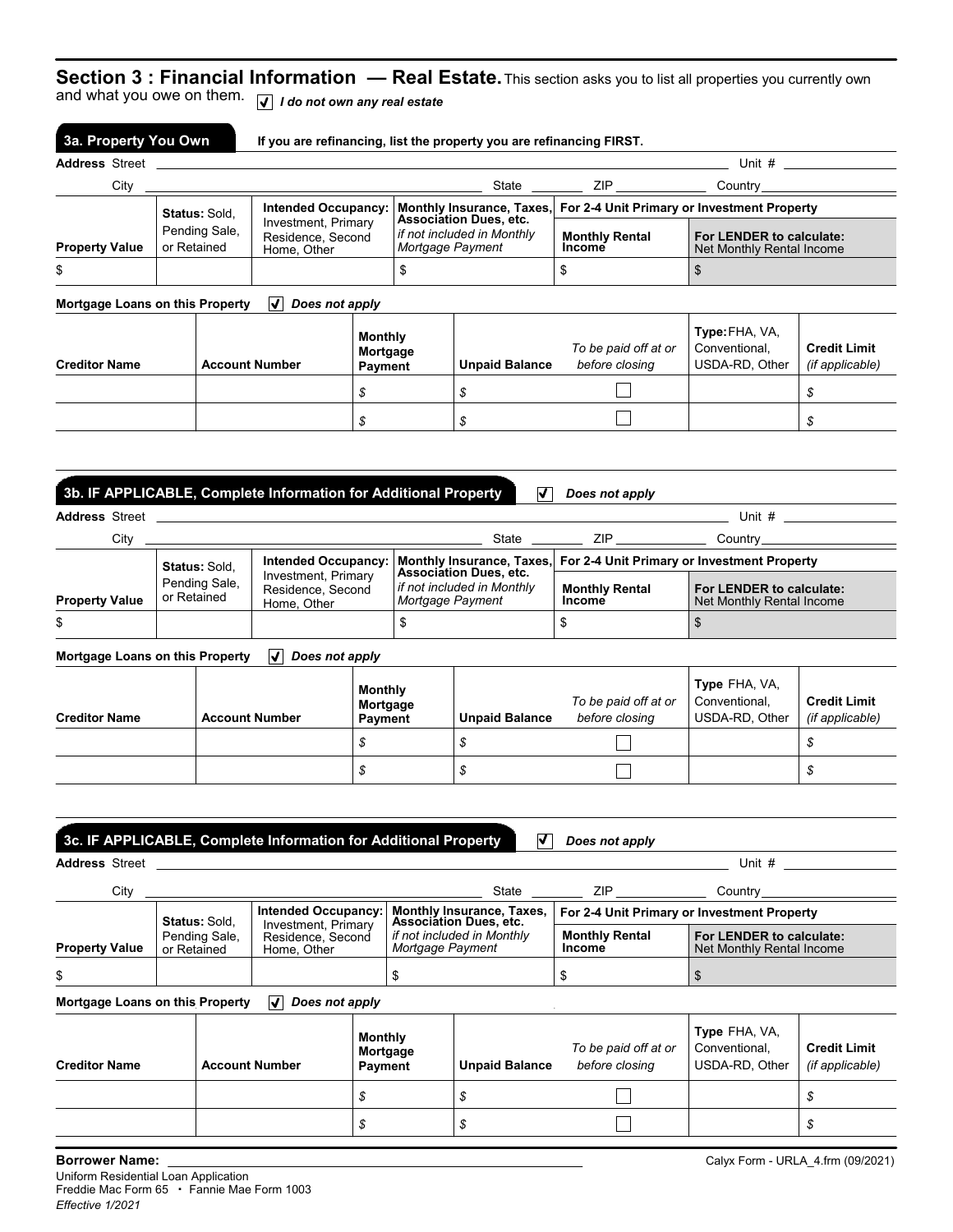**Section 4: Loan and Property Information.** This section asks about the loan's purpose and the property you want to purchase or refinance.

|                         | 4a. Loan and Property Information                                                                                                                                                                                                    |                                                       |                   |                   |                                |                        |              |
|-------------------------|--------------------------------------------------------------------------------------------------------------------------------------------------------------------------------------------------------------------------------------|-------------------------------------------------------|-------------------|-------------------|--------------------------------|------------------------|--------------|
|                         | Loan Amount \$                                                                                                                                                                                                                       | <b>Loan Purpose</b>                                   | <b>O</b> Purchase | ORefinance        |                                |                        |              |
| <b>Property Address</b> | Street <b>Executive Contract Contract Contract Contract Contract Contract Contract Contract Contract Contract Contract Contract Contract Contract Contract Contract Contract Contract Contract Contract Contract Contract Contra</b> |                                                       |                   |                   |                                | Unit $#_$              |              |
|                         |                                                                                                                                                                                                                                      |                                                       |                   |                   |                                |                        |              |
|                         | Number of Units __________                                                                                                                                                                                                           |                                                       |                   | Property Value \$ |                                |                        |              |
| Occupancy               | <b>O</b> Primary Residence                                                                                                                                                                                                           | $\bigcirc$ Second Home $\bigcirc$ Investment Property |                   |                   | <b>FHA Secondary Residence</b> |                        |              |
|                         | 1. Mixed-Use Property. If you will occupy the property, will you set aside space within the property to operate<br>your own business? (e.g., daycare facility, medical office, beauty/barber shop)                                   |                                                       |                   |                   |                                | ONO                    | <b>O</b> YES |
|                         | 2. Manufactured Home. Is the property a manufactured home? (e.g., a factory built dwelling built on a permanent chassis)                                                                                                             |                                                       |                   |                   |                                | <b>O</b> <sub>NO</sub> | <b>O</b> YES |

| $ \mathsf{v} $<br>Does not apply<br>4b. Other New Mortgage Loans on the Property You are Buying or Refinancing |             |                    |                        |                           |                       |  |  |  |
|----------------------------------------------------------------------------------------------------------------|-------------|--------------------|------------------------|---------------------------|-----------------------|--|--|--|
|                                                                                                                |             |                    |                        | Loan Amount/              | <b>Credit Limit</b>   |  |  |  |
| <b>Creditor Name</b>                                                                                           | Lien Type   |                    | <b>Monthly Payment</b> | <b>Amount to be Drawn</b> | $($ if applicable $)$ |  |  |  |
|                                                                                                                | OFirst Lien | O Subordinate Lien |                        |                           |                       |  |  |  |
|                                                                                                                | OFirst Lien | O Subordinate Lien | l \$                   |                           |                       |  |  |  |

| 4c. Rental Income on the Property You Want to Purchase For Purchase Only<br>Does not apply |        |
|--------------------------------------------------------------------------------------------|--------|
| Complete if the property is a 2-4 Unit Primary Residence or an Investment Property         | Amount |
| <b>Expected Monthly Rental Income</b>                                                      |        |
| For LENDER to calculate: Expected Net Monthly Rental Income                                | - \$   |

### 4d. Gifts or Grants You Have Been Given or Will Receive for this Loan **1995** Does not apply

#### **Include all gifts and grants below. Under Source, choose from the sources listed here:**

|                                              |                                    | molute all grits and grants below. Onder Obarte, choose from the sources histed here. |                                                  |                                |          |                             |
|----------------------------------------------|------------------------------------|---------------------------------------------------------------------------------------|--------------------------------------------------|--------------------------------|----------|-----------------------------|
| • Community Nonprofit<br>$\cdot$ Employer    | • Federal Agency<br>• Local Agency | $\cdot$ Relative<br>• Religious Nonprofit                                             | • State Agency<br>• Unmarried Partner<br>• Other |                                | ∙ Lender |                             |
| Asset Type: Cash Gift, Gift of Equity, Grant |                                    | <b>Deposited/Not Deposited</b>                                                        |                                                  | <b>Source</b> - use list above |          | <b>Cash or Market Value</b> |
|                                              |                                    | ODeposited O Not Deposited                                                            |                                                  |                                |          | \$                          |
|                                              |                                    | ODeposited O Not Deposited                                                            |                                                  |                                |          | \$                          |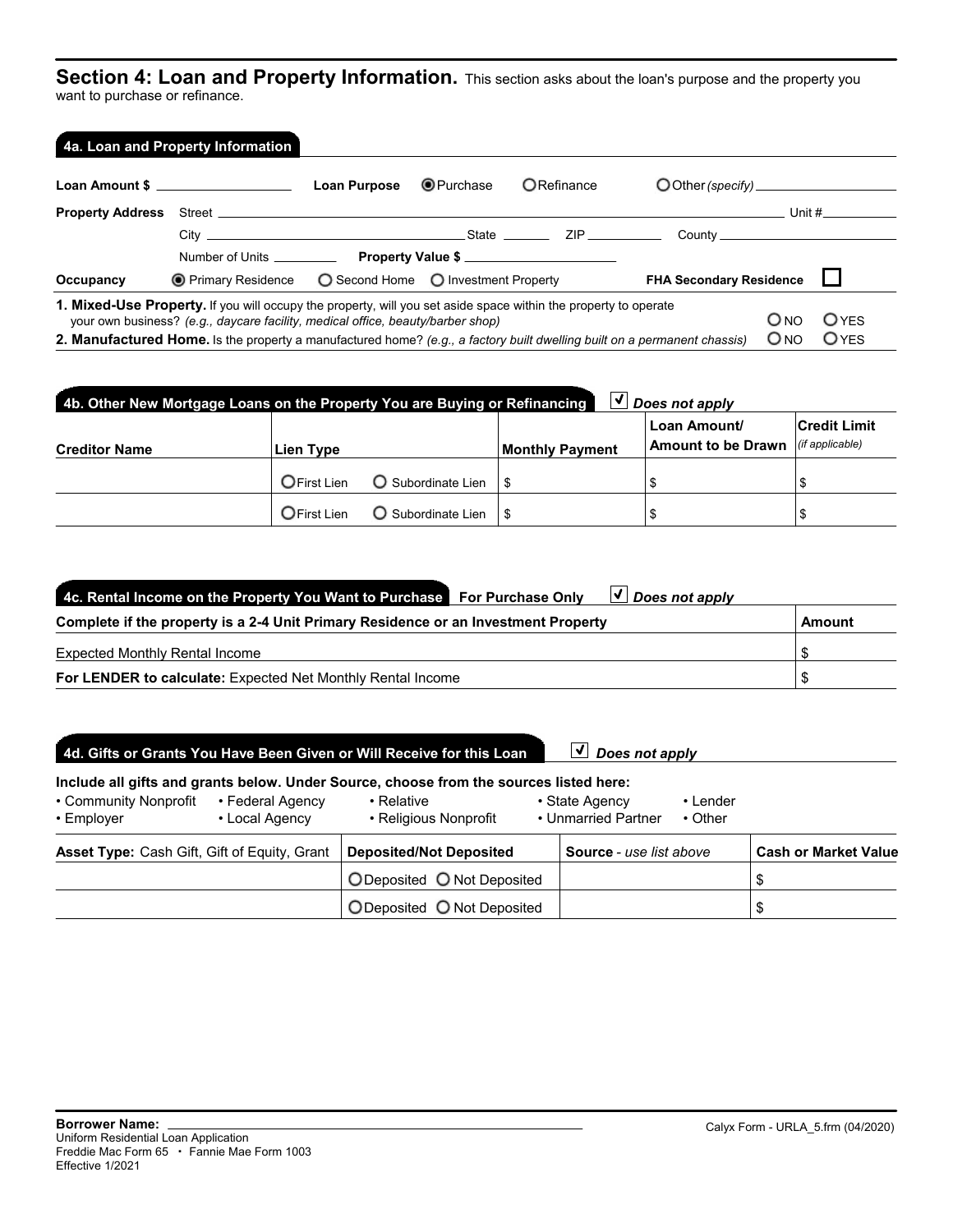**Section 5: Declarations.** This section asks about specific questions about the property, your funding, and your past financial history.

| 5a. About this Property and Your Money for this Loan                                                                                                                                                                                                |          |                      |
|-----------------------------------------------------------------------------------------------------------------------------------------------------------------------------------------------------------------------------------------------------|----------|----------------------|
| A. Will you occupy the property as your primary residence?<br>If YES, have you had an ownership interest in another property in the last three years?<br>If YES, complete (1) and (2) below:                                                        |          | ONO OYES<br>ONO OYES |
| (1) What type of property did you own: primary residence (PR), FHA secondary residence (SR), second home (SH), or investment property (IP)?                                                                                                         |          |                      |
| (2) How did you hold title to the property: by yourself (S), jointly with your spouse (SP), or jointly with another person (O)?                                                                                                                     |          |                      |
| B. If this is a Purchase Transaction: Do you have a family relationship or business affiliation with the seller of the property?                                                                                                                    |          | ONO OYES             |
| C. Are you borrowing any money for this real estate transaction (e.g., money for your closing costs or down payment) or<br>obtaining any money from another party, such as seller or realtor, that you have not disclosed on this loan application? |          | ONO OYES             |
| If YES, what is the amount of this money?                                                                                                                                                                                                           |          |                      |
| D. 1. Have you or will you be applying for a mortgage loan on another property (not the property securing this loan) on or<br>before closing this transaction that is not disclosed on this loan application?                                       | ONO OYES |                      |
| 2. Have you or will you be applying for any new credit (e.g., installment loan, credit card, etc.) on or before closing this loan that<br>is not disclosed on this application?                                                                     | ONO OYES |                      |
| <b>E.</b> Will this property be subject to a lien that could take priority over the first mortgage lien, such as a clean energy lien paid<br>through your property taxes (e.g., the Property Assessed Clean Energy Program)?                        | O NO O   | YES                  |

#### **5b. About Your Finances**

| <b>F.</b> Are you a co-signer or guarantor on any debt or loan that is not disclosed on this application?                                                                                                              | ONO OYES |  |
|------------------------------------------------------------------------------------------------------------------------------------------------------------------------------------------------------------------------|----------|--|
| <b>G.</b> Are there any outstanding judgments against you?                                                                                                                                                             | ONO OYES |  |
| H. Are you currently delinguent or in default on a federal debt?                                                                                                                                                       | ONO OYES |  |
| I. Are you a party to a lawsuit in which you potentially have any personal financial liability?                                                                                                                        | ONO OYES |  |
| J. Have you conveyed title to any property in lieu of foreclosure in the past 7 years?                                                                                                                                 | ONO OYES |  |
| K. Within the past 7 years, have you completed a pre-foreclosure sale or short sale, whereby the property was sold to a<br>third party and the Lender agreed to accept less than the outstanding mortgage balance due? | ONO OYES |  |
| <b>L.</b> Have you had property foreclosed upon in the last 7 years?                                                                                                                                                   | ONO OYES |  |
| M. Have you declared bankruptcy within the past 7 years?<br>Chapter $12$    <br>If YES, identify the type(s) of bankruptcy:<br>Chapter 7<br>Chapter 11<br>Chapter 13<br><b>Contract</b>                                | ONO OYES |  |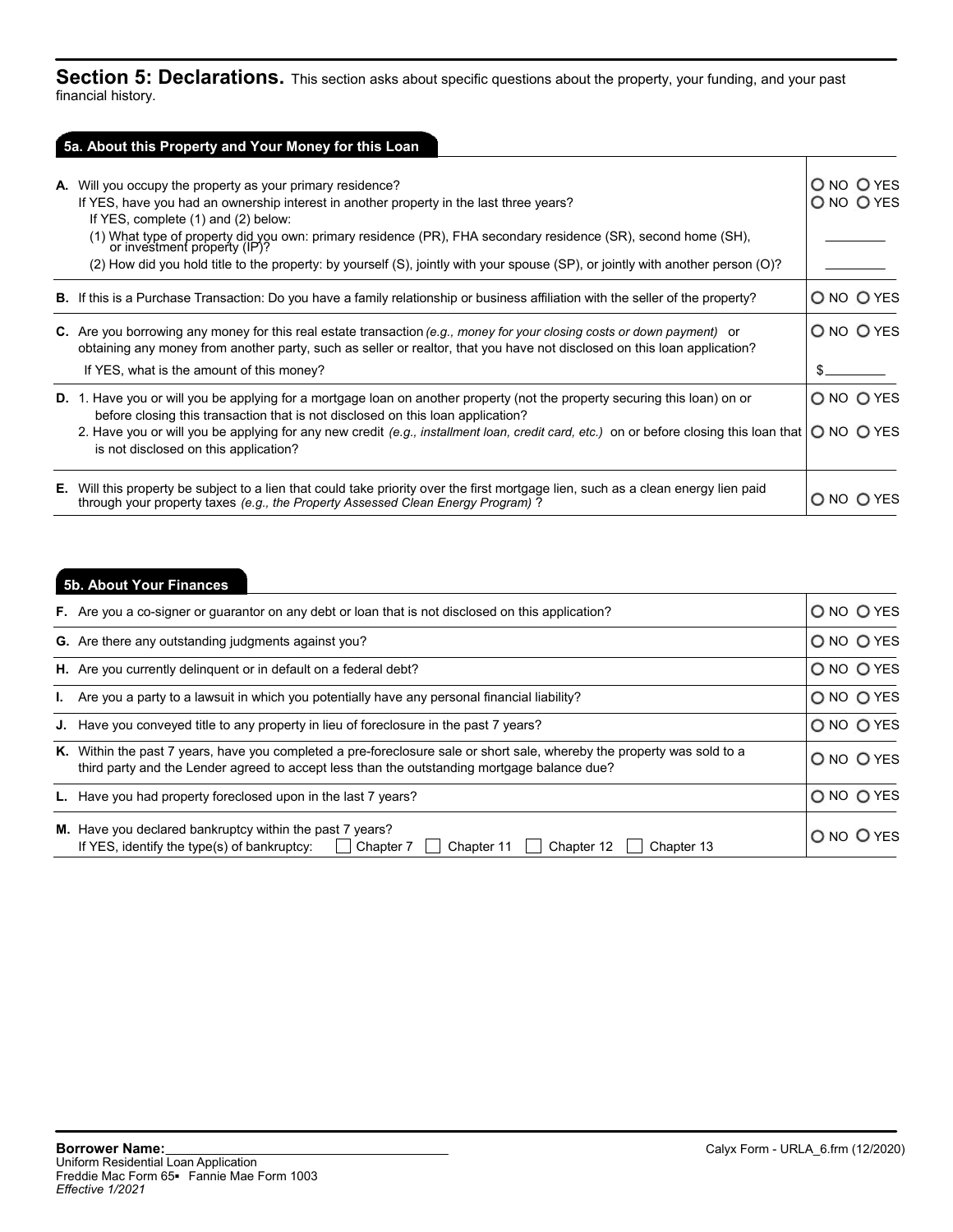# **Section 6: Acknowledgements and Agreements.** This section tells you about your legal obligations when

you sign this application.

### **Acknowledgements and Agreements**

#### **Definitions**

- "Lender" includes the Lender's agents, service providers and any of their successors and assigns.
- "Other Loan Participants" (this includes any actual or potential owners of a loan resulting from this application (the "Loan''), (ii) acquirers of any beneficial or other interest in the Loan,(iii) any mortgage insurer, (iv) guarantor, (v)any servicers or service providers of the Loan, and (vi) any of these parties' service providers, successors or assigns.

#### **I agree to, acknowledge, and represent the following:**

#### **(1) The Complete Information for this Application**

- The information I have provided in this application is true, accurate, and complete as of the date I signed this application.
- If the information I submitted changes or I have new information before closing of the Loan, I must change and supplement this application, including providing any updated/supplemented real estate sales contract.
- For purchase transactions: The terms and conditions of any real estate sales contract signed by me in connection with this application are true, accurate, and complete to the best of my knowledge and belief. I have not entered into any other agreement, written or oral, in connection with this real estate transaction.
- The Lender and Other Loan Participants may rely on the information contained in the application before and after closing of the Loan.
- Any intentional or negligent misrepresentation of information may result in the imposition of:
	- (a) civil liability on me, including monetary damages, if a person suffers any loss because the person relied on any misrepresentation that I have made on this application, and/or
	- (b) criminal penalties on me including, but not limited to, fine or imprisonment or both under the provisions of federal law (18 U.S.C. §§ 1001 et seq.).

#### **(2) The Property's Security**

• The Loan I have applied for in this application will be secured by a mortgage or deed of trust which provides the Lender a security interest in the property described in this application.

#### **(3) The Property's Appraisal, Value, and Condition**

- Any appraisal or value of the property obtained by the Lender is for use by the Lender and Other Loan Participants.
- The Lender and Other Loan Participants have not made any representation or warranty, express or implied, to me about the property, its condition, or its value.

#### **(4) Electronic Records and Signatures**

• The Lender and Other Loan Participants may keep any paper record and/or electronic record of this application, whether or not the Loan is approved.

- If this application is created as (or converted into) an "electronic application", I consent to the use of "electronic records" and "electronic signatures" as the terms are defined in and governed by applicable federal and/or state electronic transactions laws.
- I intend to sign and have signed this application either using my: (a) electronic signature; or
- (b) a written signature and agree that if a paper version of this application is converted into an electronic application, the application will be an electronic record, and the representation of my written signature on this application will be my binding electronic signature.
- I agree that the application, if delivered or transmitted to the Lender or Other Loan Participants as an electronic record with my electronic signature, will be as effective and enforceable as a paper application signed by me in writing.

#### **(5) Delinquency**

- The Lender and Other Loan Participants may report information about my account to credit bureaus. Late payments, missed payments, or other defaults on my account may be reflected in my credit report and will likely affect my credit score.
- If I have trouble making my payments I understand that I may contact a HUD-approved housing counseling organization for advice about actions I can take to meet my mortgage obligations.

#### **(6) Authorization for Use and Sharing of Information**

By signing below, in addition to the representations and agreements made above, I expressly authorize the Lender and Other Loan Participants to obtain, use, and share with each other (i) the loan application and related loan information and documentation, (ii) a consumer report on me, and (iii) my tax return information, as necessary to perform the actions listed below, for so long as they have an interest in my loan of its servicing:

- (a) process and underwrite my loan;
- (b) verify any data contained in my consumer credit report, my loan application and other information supporting my loan application;
- (c) inform credit and investment decisions by the Lender and Other Loan Participants;
- (d) perform audit, quality control, and legal compliance analysis and reviews;
- (e) perform analysis and modeling for risk assessments;
- (f) monitor the account for this loan for potential delinquencies and determine any assistance that may be available to me; and
- (g) other actions permissible under applicable law.

Date *(mm/dd/yyyy)*

**Borrower Signature**

*/ /*

| Date (mm/dd/yyyy) |  |
|-------------------|--|
|                   |  |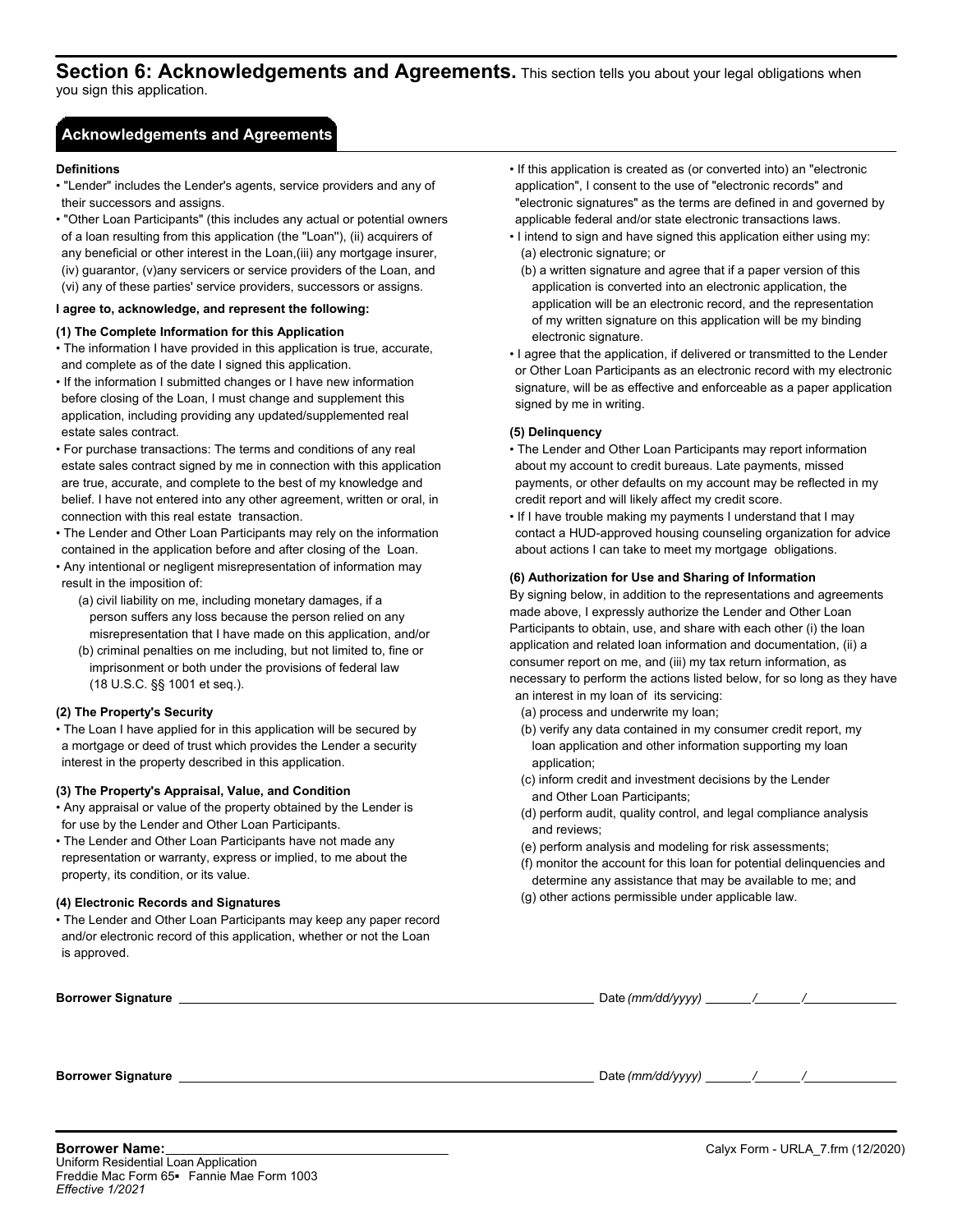### **Section 7: Military Service.** This section asks questions about your (or your deceased spouse's) military service.

| <b>Military Service of Borrower</b> |                                                                                                                                                                                                                                                           |                 |
|-------------------------------------|-----------------------------------------------------------------------------------------------------------------------------------------------------------------------------------------------------------------------------------------------------------|-----------------|
|                                     | <b>Military Service</b> - Did you (or your deceased spouse) ever serve, or are you currently serving, in the United States Armed Forces?                                                                                                                  | <b>ONO OYES</b> |
| If YES, check all that apply:       | Currently serving on active duty with projected expiration date of service/tour_<br>Currently retired, discharged, or separated from service<br>Only period of service was as a non-activated member of the Reserve or National Guard<br>Surviving spouse | (mm/dd/yyyy)    |

### **Section 8: Demographic Information.** This section asks about your ethnicity, sex, and race.

#### **Demographic Information of Borrower**

**The purpose of collecting this information** is to help ensure that all applicants are treated fairly and that the housing needs of communities and neighborhoods are being fulfilled. For residential mortgage lending, Federal law requires that we ask applicants for their demographic information (ethnicity, sex, and race) in order to monitor our compliance with equal credit opportunity, fair housing, and home mortgage disclosure laws. You are not required to provide this information, but are encouraged to do so. You may select one or more designations for "Ethnicity" and one or more designations for "Race:" **The law provides that we may not discriminate** on the basis of this information, or on whether you choose to provide it. However, if you choose not to provide the information and you have made this application in person, Federal regulations require us to note your ethnicity, sex, and race on the basis of visual observation or surname. The law also provides that we may not discriminate on the basis of age or marital status information you provide in this application. If you do not wish to provide some or all of this information, please check below.

| <b>Ethnicity:</b> Check one or more                                                                                                                                                                                                                                         | Race: Check one or more                                                                              |
|-----------------------------------------------------------------------------------------------------------------------------------------------------------------------------------------------------------------------------------------------------------------------------|------------------------------------------------------------------------------------------------------|
| Hispanic or Latino                                                                                                                                                                                                                                                          | American Indian or Alaskan Native - Print name of enrolled                                           |
| l Puerto Rican<br>Mexican<br>Cuban                                                                                                                                                                                                                                          | or principal tribe:                                                                                  |
| Other Hispanic or Latino - Print origin:                                                                                                                                                                                                                                    | Asian                                                                                                |
| For Example: Argentinean, Colombian, Dominican,<br>Nicaraguan, Salvadoran, Spaniard, and so on.                                                                                                                                                                             | Filipino<br>Asian Indian<br>Chinese<br>Vietnamese<br>Korean<br>Japanese<br>Other Asian - Print race: |
| Not Hispanic or Latino                                                                                                                                                                                                                                                      | For example: Hmong, Laotian, Thai, Pakistani, Cambodian,                                             |
| do not wish to provide this information                                                                                                                                                                                                                                     | and so on.<br><b>Black or African American</b>                                                       |
| <b>Sex</b>                                                                                                                                                                                                                                                                  | Native Hawaiian or Other Pacific Islander                                                            |
| Female                                                                                                                                                                                                                                                                      | Native Hawaiian    <br>Guamanian or Chamorro<br>Samoan                                               |
| Male                                                                                                                                                                                                                                                                        | Other Pacific Islander - Print race:                                                                 |
| I do not wish to provide this information                                                                                                                                                                                                                                   | For example: Fijian, Tongan, and so on.<br>White<br>do not wish to provide this information          |
| To Be Completed by Financial Institution (for application taken in person):                                                                                                                                                                                                 |                                                                                                      |
| Was the ethnicity of the Borrower collected on the basis of visual observation or surname?<br>Was the sex of the Borrower collected on the basis of visual observation or surname?<br>Was the race of the Borrower collected on the basis of visual observation or surname? | O NO<br><b>YES</b><br>O<br>O NO<br>О<br><b>YES</b><br>O NO<br><b>YES</b><br>O                        |
| The Demographic Information was provided through:                                                                                                                                                                                                                           |                                                                                                      |
| O Face-to-Face Interview (includes Electronic Media w/ Video Component)                                                                                                                                                                                                     | O Fax or Mail<br><b>O</b> Email or Internet<br>O Telephone Interview                                 |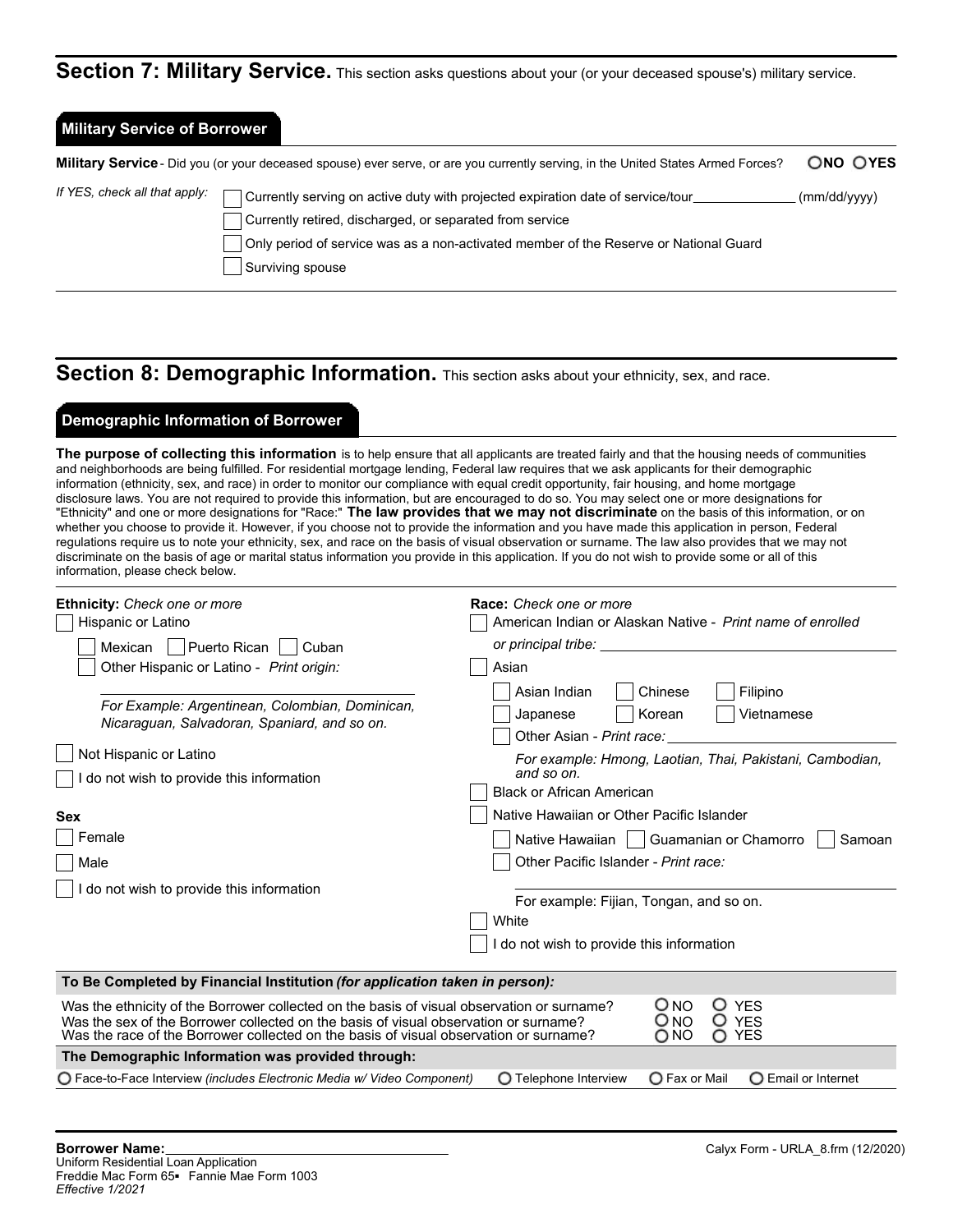| Section 9: Loan Originator Information.                                           |                                                                                                                |
|-----------------------------------------------------------------------------------|----------------------------------------------------------------------------------------------------------------|
|                                                                                   |                                                                                                                |
|                                                                                   |                                                                                                                |
| <b>Loan Originator Information</b>                                                |                                                                                                                |
|                                                                                   |                                                                                                                |
| Loan Originator Organization Name PEYTON FINANCIAL MORTGAGE INC                   |                                                                                                                |
| Address 11111 KATY FREEWAY SUITE 910 HOUSTON, TX 77079                            |                                                                                                                |
| Loan Originator Organization NMLSR ID# 355920 State License ID# State License ID# |                                                                                                                |
| Loan Originator Name ROGER M YOUNG                                                |                                                                                                                |
| Loan Originator NMLSR ID# 271349                 State License ID#                |                                                                                                                |
| Email Roger@PeytonMortgage.com                                                    | Phone 832-767-2530 بالتي تقدم المستقلة المستقلة المستقلة المستقلة المستقلة المستقلة المستقلة المستقلة المستقلة |
|                                                                                   |                                                                                                                |
|                                                                                   |                                                                                                                |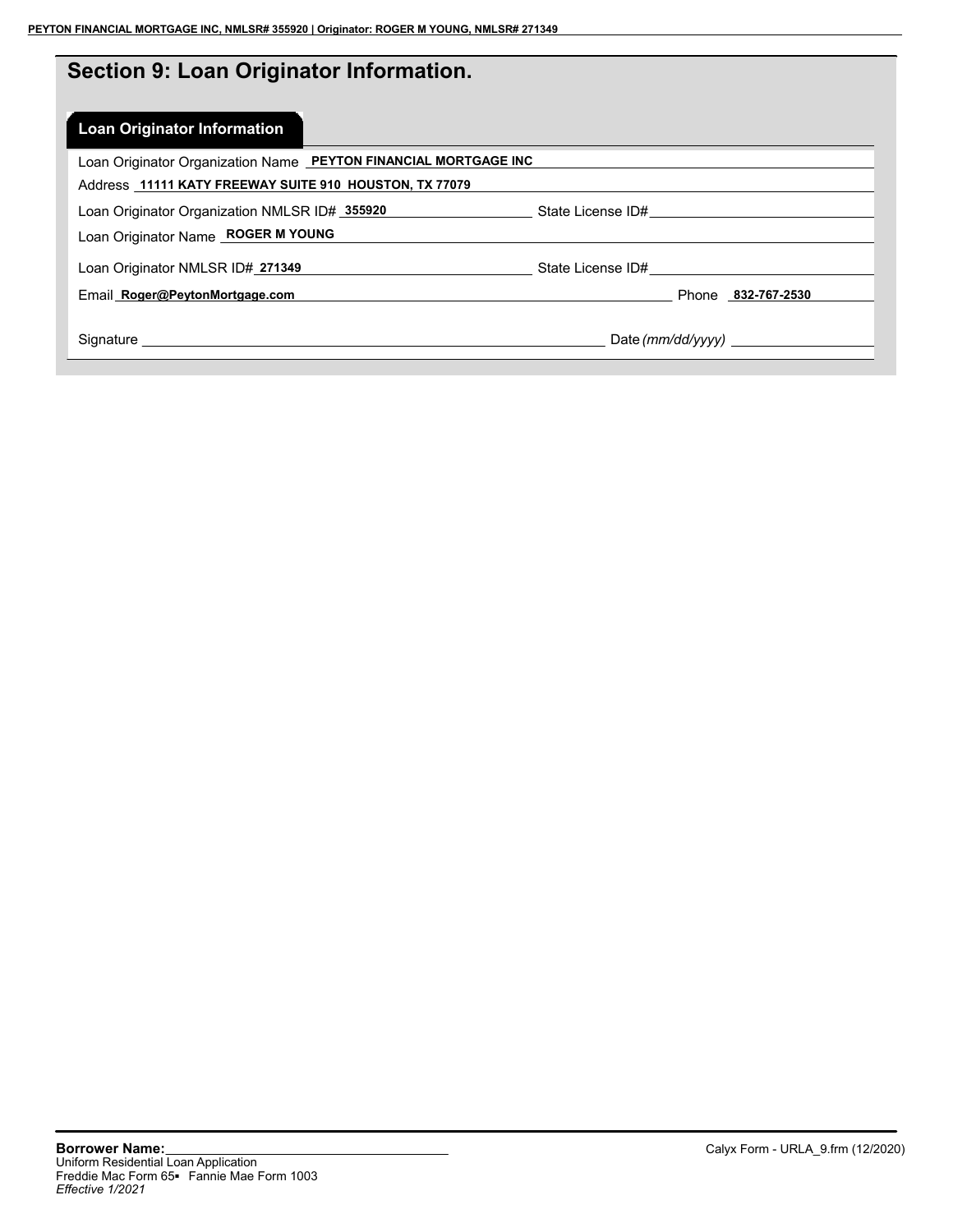**PEYTON FINANCIAL MORTGAGE INC, NMLSR# 355920 | Originator: ROGER M YOUNG, NMLSR# 271349**

*To be completed by theLender:* Lender Loan No. / Universal Loan Identifier **Agency Case No. 2016** No. 2016 No. 2016 No. 2016 No. 2016 No. 2016

## **Uniform Residential Loan Application — Lender Loan Information**

This section is completed by your Lender.

| L1. Property and Loan Information                                                                                          |                                                         |                                                                                             |
|----------------------------------------------------------------------------------------------------------------------------|---------------------------------------------------------|---------------------------------------------------------------------------------------------|
| <b>Community Property State</b>                                                                                            | <b>Refinance Type</b>                                   | <b>Refinance Program</b>                                                                    |
| $\Box$ At least one borrower lives in a community property state.<br>$\Box$ The property is in a community property state. | O No Cash Out<br>O Limited Cash Out<br>O Cash Out       | O Full Documentation<br><b>O</b> Interest Rate Reduction<br>O Streamlined without Appraisal |
| <b>Transaction Detail</b>                                                                                                  |                                                         | $\bigcirc$ Other                                                                            |
| Conversion of Contract for Deed or Land Contract                                                                           |                                                         |                                                                                             |
| Renovation                                                                                                                 |                                                         |                                                                                             |
| Construction-Conversion/Construction-to-Permanent                                                                          | <b>Energy Improvement</b>                               |                                                                                             |
| O Single-Closing O Two-Closing                                                                                             | Mortgage loan will finance energy-related improvements. |                                                                                             |
| Construction/Improvement Cost \$                                                                                           |                                                         | Property is currently subject to a lien that could take priority over the                   |
|                                                                                                                            |                                                         | first mortgage lien, such as a clean energy lien paid for through                           |
| Original Cost of Lot \$                                                                                                    |                                                         | property taxes (e.g., the Property Assessed Clean Energy program).                          |
|                                                                                                                            |                                                         |                                                                                             |

| <b>Project Type</b> $\Box$ Condominium $\Box$ Cooperative $\Box$ Planned Unit Development (PUD) $\Box$ Property is not located in a project |  |  |  |  |
|---------------------------------------------------------------------------------------------------------------------------------------------|--|--|--|--|
|---------------------------------------------------------------------------------------------------------------------------------------------|--|--|--|--|

### **L2. Title Information**

**L3. Mortgage Loan Information**

| Title to the Property Will be Held in What Name(s): |                                            | For Refinance: Title to the Property is Currently Held in What Name(s): |
|-----------------------------------------------------|--------------------------------------------|-------------------------------------------------------------------------|
|                                                     |                                            |                                                                         |
|                                                     |                                            |                                                                         |
| Estate Will be Held in                              |                                            | <b>Trust Information</b>                                                |
|                                                     |                                            |                                                                         |
| ● Fee Simple                                        |                                            | O Title Will be Held by an Inter Vivos (Living) Trust                   |
| O Leasehold: Expiration Date                        | (mm/dd/yyyy)                               | O Title Will be Held by a Land Trust                                    |
| Manner in Which Title Will be Held                  |                                            | <b>Indian Country Land Tenure</b>                                       |
| O Sole Ownership                                    | O Joint Tenancy with Right of Survivorship | O Fee Simple On a Reservation                                           |
| O Life Estate                                       | O Tenancy by the Entirety                  | O Individual Trust Land (Allotted/Restricted)                           |
| O Tenancy in Common O Other                         |                                            | O Tribal Trust Land On a Reservation                                    |
|                                                     |                                            | <b>O</b> Tribal Trust Land Off Reservation                              |
|                                                     |                                            | O Alaska Native Corporation Land                                        |

| Lo. Mortgage Loan Imormation                                     |                                                 |                           |
|------------------------------------------------------------------|-------------------------------------------------|---------------------------|
| <b>Mortgage Type Applied For</b>                                 | <b>Terms of Loan</b>                            | <b>Mortgage Lien Type</b> |
| Conventional C USDA-RD                                           | Note Rate _________ %<br><b>● First Lien</b>    |                           |
| OFHA OVA OOther:                                                 | Loan Term _________ (months) O Subordinate Lien |                           |
| <b>Amortization Type</b>                                         | <b>Proposed Monthly Payment for Property</b>    |                           |
| $\bullet$ Fixed Rate<br>O Other (explain): ____________          | First Mortgage (P & I)                          |                           |
| O Adjustable Rate                                                | Subordinate Lien(s) (P & I)                     |                           |
| If Adjustable Rate:                                              | Homeowner's Insurance                           |                           |
| Initial Period Prior to First Adjustment _____________ (months)  | Supplemental Property Insurance                 |                           |
| Subsequent Adjustment Period ____________ (months)               | <b>Property Taxes</b>                           |                           |
| <b>Loan Features</b>                                             | Mortgage Insurance                              |                           |
| Balloon / Balloon Term <i>_____(months)</i>                      | Association/Project Dues (Condo, Co-Op, PUD) \$ |                           |
| Interest Only / Interest Only Term <i>_______(months)</i>        | Other                                           |                           |
| Negative Amortization                                            | <b>TOTAL</b>                                    | 0.00                      |
| Prepayment Penalty / Prepayment Penalty Term ______(months)      |                                                 |                           |
| □ Temporary Interest Rate Buydown / Initial Buydown Rate ______% |                                                 |                           |
|                                                                  |                                                 |                           |
|                                                                  |                                                 |                           |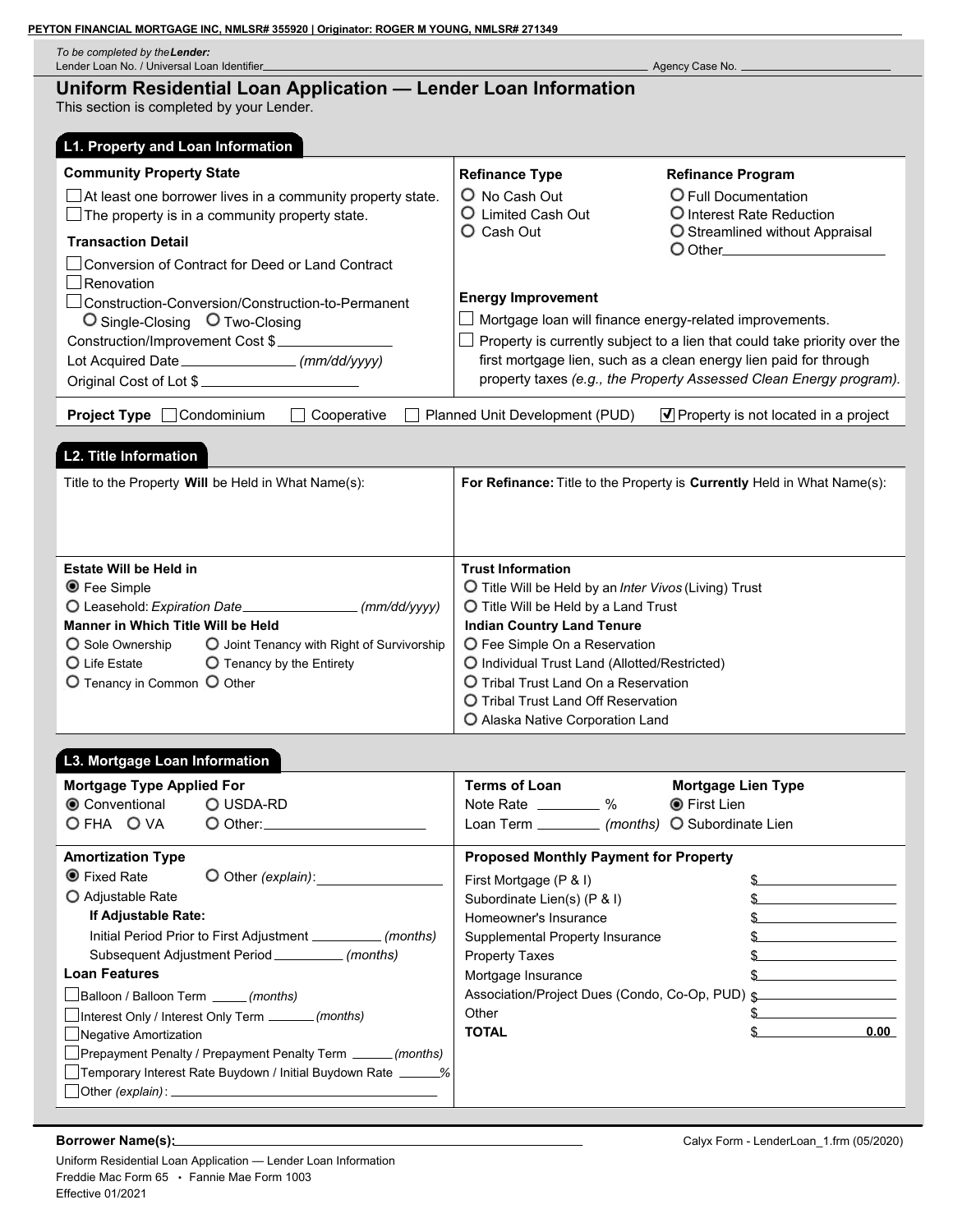| L4. Qualifying the Borrower - Minimum Required Funds or Cash Back                                                                                                                                 |     |  |  |  |
|---------------------------------------------------------------------------------------------------------------------------------------------------------------------------------------------------|-----|--|--|--|
| DUE FROM BORROWER(S)                                                                                                                                                                              |     |  |  |  |
| A. Sales Contract Price                                                                                                                                                                           | \$  |  |  |  |
| <b>B.</b> Improvements, Renovations, and Repairs                                                                                                                                                  | \$  |  |  |  |
| C. Land (if acquired separately)                                                                                                                                                                  | \$  |  |  |  |
| D. For Refinance: Balance of Mortgage Loans on the Property to be paid off in the Transaction<br>(See Table 3a. Property You Own)                                                                 | \$  |  |  |  |
| <b>E.</b> Credit Cards and Other Debts Paid Off<br>(See Table 2c. Liabilities - Credit Cards, Other Debts, and Leases that You Owe)                                                               | \$  |  |  |  |
| F. Borrower Closing Costs (including Prepaid and Initial Escrow Payments)                                                                                                                         | \$  |  |  |  |
| <b>G.</b> Discount Points                                                                                                                                                                         | \$  |  |  |  |
| H. TOTAL DUE FROM BORROWER(s) (Total of A thru G)                                                                                                                                                 | \$  |  |  |  |
| <b>TOTAL MORTGAGE LOANS</b>                                                                                                                                                                       |     |  |  |  |
| <b>I.</b> Loan Amount<br>Loan Amount Excluding Financed Mortgage Insurance (or Mortgage Insurance Equivalent) \$<br>Financed Mortgage Insurance (or Mortgage Insurance Equivalent) Amount \$      | \$  |  |  |  |
| J. Other New Mortgage Loans on the Property the Borrower(s) is Buying or Refinancing<br>(See Table 4b. Other New Mortgage Loans on the Property You are Buying or Refinancing)                    | \$  |  |  |  |
| K. TOTAL MORTGAGE LOANS (Total of I and J)                                                                                                                                                        | \$  |  |  |  |
| <b>TOTAL CREDITS</b>                                                                                                                                                                              |     |  |  |  |
| L. Seller Credits (Enter the amount of Borrower(s) costs paid by the property seller)                                                                                                             | \$  |  |  |  |
| M. Other Credits (Enter the sum of all other credits --- Borrower Paid Fees, Earnest Money, Employer Assisted<br>Housing, Lease Purchase Fund, Lot Equity, Relocation Funds, Sweat Equity, Other) | \$  |  |  |  |
| N. TOTAL CREDITS (Total of L and M)                                                                                                                                                               | \$  |  |  |  |
| <b>CALCULATION</b>                                                                                                                                                                                |     |  |  |  |
| TOTAL DUE FROM BORROWER(s) (Line H)                                                                                                                                                               | \$  |  |  |  |
| LESS TOTAL MORTGAGE LOANS (Line K) AND TOTAL CREDITS (Line N)                                                                                                                                     | -\$ |  |  |  |
| Cash From/To the Borrower (Line H minus Line K and Line N)<br>NOTE: This amount does not include reserves or other funds that may be required by the Lender<br>to be verified.                    | \$  |  |  |  |

**Borrower Name(s):**

Uniform Residential Loan Application — Lender Loan Information Freddie Mac Form 65 · Fannie Mae Form 1003 Effective 1/2021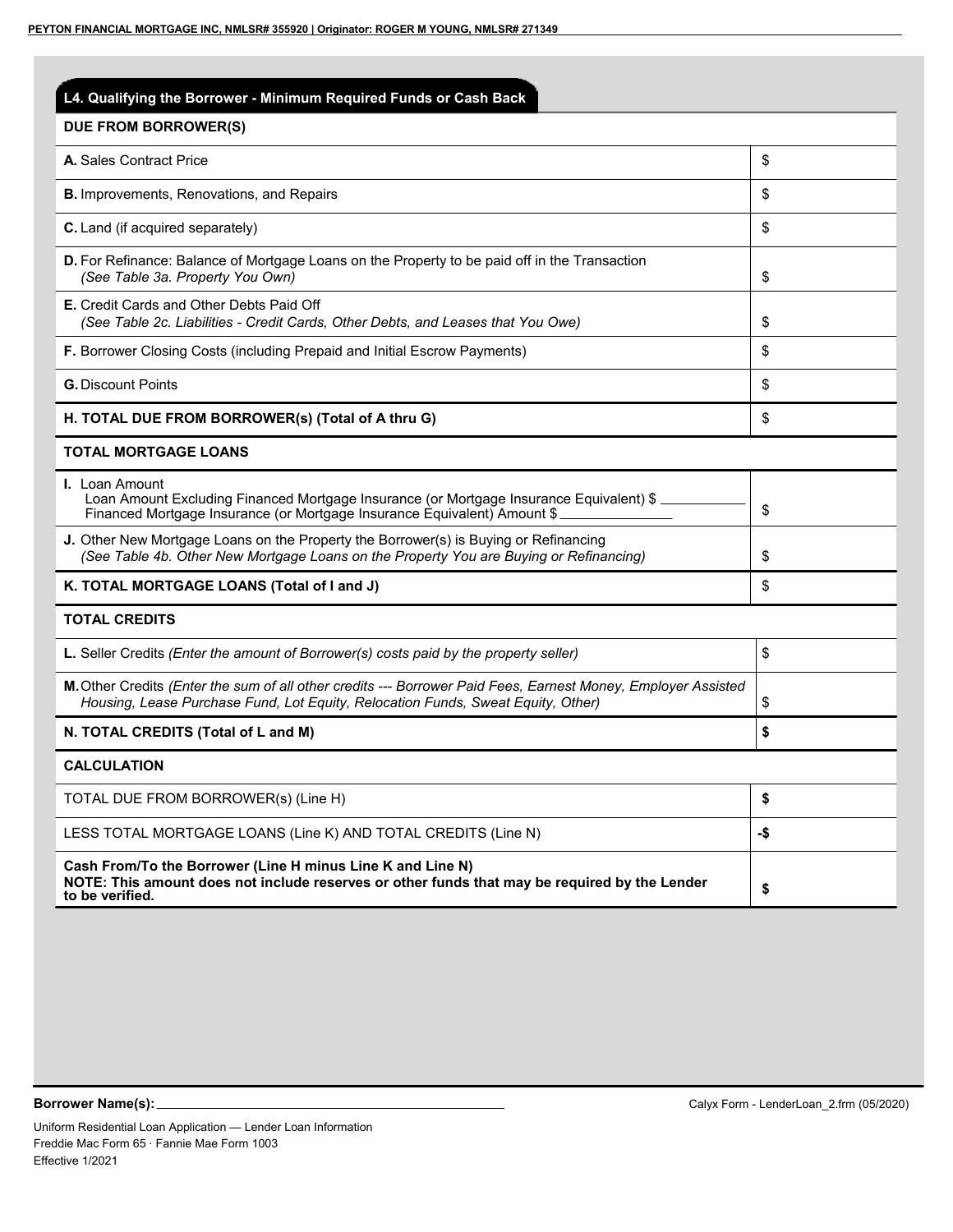| To be completed by the Lender:            |  |
|-------------------------------------------|--|
| Lender Loan No./Universal Loan Identifier |  |

**#ADV** 

Agency Case No.

### **Uniform Residential Loan Application - Additional Borrower**

**Verify and complete the information on this application as directed by your Lender.**

**Section 1: Borrower Information.** This section asks about your personal information and your income from employment and other sources, such as retirement, that you want considered to qualify for this loan.

| 1a. Personal Information                                                                                                                                                                         |                                                                      |  |                                                                                                                           |                                                                                                  |                                                              |        |
|--------------------------------------------------------------------------------------------------------------------------------------------------------------------------------------------------|----------------------------------------------------------------------|--|---------------------------------------------------------------------------------------------------------------------------|--------------------------------------------------------------------------------------------------|--------------------------------------------------------------|--------|
| <b>Name</b> (First, Middle, Last, Suffix)                                                                                                                                                        |                                                                      |  | (or Individual Taxpayer Identification Number)                                                                            |                                                                                                  |                                                              |        |
| Alternate Names - List any names by which you are known or any names under which credit was previously received (First, Middle, Last, Suffix)                                                    |                                                                      |  | Date of Birth<br>(mm/dd/yyyy)                                                                                             | <b>Citizenship</b><br>OU.S. Citizen                                                              | O Permanent Resident Alien<br>O Non-Permanent Resident Alien |        |
| <b>Type of Credit</b><br>OI am applying for individual credit.<br>OI am applying for joint credit. Total Number of Borrowers:<br>Each Borrower intends to apply for joint credit. Your initials: |                                                                      |  | List Name(s) of Other Borrower(s) Applying for this Loan<br>(First, Middle, Last, Suffix) - Use a separator between names |                                                                                                  |                                                              |        |
| <b>Marital Status</b><br>OMarried<br>○Separated<br><b>OUnmarried</b><br>(Single, Divorced, Widowed, Civil Union, Domestic Partnership, Registered<br>Reciprocal Beneficiary Relationship)        | <b>Dependents</b> (not listed by another Borrower)<br>Number _______ |  | <b>Contact Information</b><br><b>Home</b> Phone<br><b>Cell</b> Phone<br><b>Work</b> Phone                                 | <u> 1989 - Johann John Stone, francuski politik († 1908)</u><br><u> The Common School (1989)</u> |                                                              | Ext.   |
| <b>Current Address</b><br>Street Unit #                                                                                                                                                          |                                                                      |  |                                                                                                                           |                                                                                                  |                                                              |        |
| City Country State ZIP Country Country                                                                                                                                                           |                                                                      |  |                                                                                                                           |                                                                                                  |                                                              |        |
| How Long at Current Address? _____ Years _____ Months <b>Housing ONo primary housing expense</b> OOwn ORent (\$________/month)                                                                   |                                                                      |  |                                                                                                                           |                                                                                                  |                                                              |        |
| If at Current Address for LESS than 2 years, list Former Address   Does not apply                                                                                                                |                                                                      |  |                                                                                                                           |                                                                                                  |                                                              |        |
|                                                                                                                                                                                                  |                                                                      |  |                                                                                                                           |                                                                                                  |                                                              |        |
| How Long at Former Address? ______ Years _____ Months                                                                                                                                            |                                                                      |  | Housing ONo primary housing expense OOwn ORent (\$________/month)                                                         |                                                                                                  |                                                              |        |
| Mailing Address - if different from Current Address $\blacksquare$ Does not apply                                                                                                                |                                                                      |  | <u>Denote the contract of the contract of the contract of the contract of the contract of the contract of the con</u>     |                                                                                                  |                                                              |        |
|                                                                                                                                                                                                  |                                                                      |  |                                                                                                                           |                                                                                                  |                                                              |        |
| 1b. Current Employment/Self-Employment and Income                                                                                                                                                |                                                                      |  | $\sqrt{ }$ Does not apply                                                                                                 |                                                                                                  |                                                              |        |
|                                                                                                                                                                                                  |                                                                      |  |                                                                                                                           |                                                                                                  | <b>Gross Monthly Income</b>                                  |        |
|                                                                                                                                                                                                  |                                                                      |  |                                                                                                                           | Base                                                                                             | $\frac{1}{2}$ /month                                         |        |
|                                                                                                                                                                                                  |                                                                      |  |                                                                                                                           | Overtime                                                                                         | $\frac{1}{2}$ /month                                         |        |
|                                                                                                                                                                                                  |                                                                      |  |                                                                                                                           | Bonus                                                                                            | \$ /month                                                    |        |
| <b>Position or Title Example 20</b>                                                                                                                                                              |                                                                      |  | Check if this statement applies:<br>I am employed by a family member,                                                     |                                                                                                  | Commission \$______                                          | /month |
|                                                                                                                                                                                                  |                                                                      |  | property seller, real estate agent, or other                                                                              | Military                                                                                         | Entitlements \$_____________/month                           |        |
| How long in this line of work? _____Years _____Months                                                                                                                                            |                                                                      |  | party to the transaction.                                                                                                 |                                                                                                  |                                                              |        |
| $\Box$ Check if you are the Business $\bigcirc$ I have an ownership share of less than 25%. Monthly Income (or Loss)                                                                             |                                                                      |  |                                                                                                                           | Other                                                                                            |                                                              | /month |
| <b>Owner or Self-Employed</b>                                                                                                                                                                    |                                                                      |  | ◯ I have an ownership share of 25% or more. \$                                                                            | <b>TOTAL</b>                                                                                     | $\frac{1}{2}$ / month                                        |        |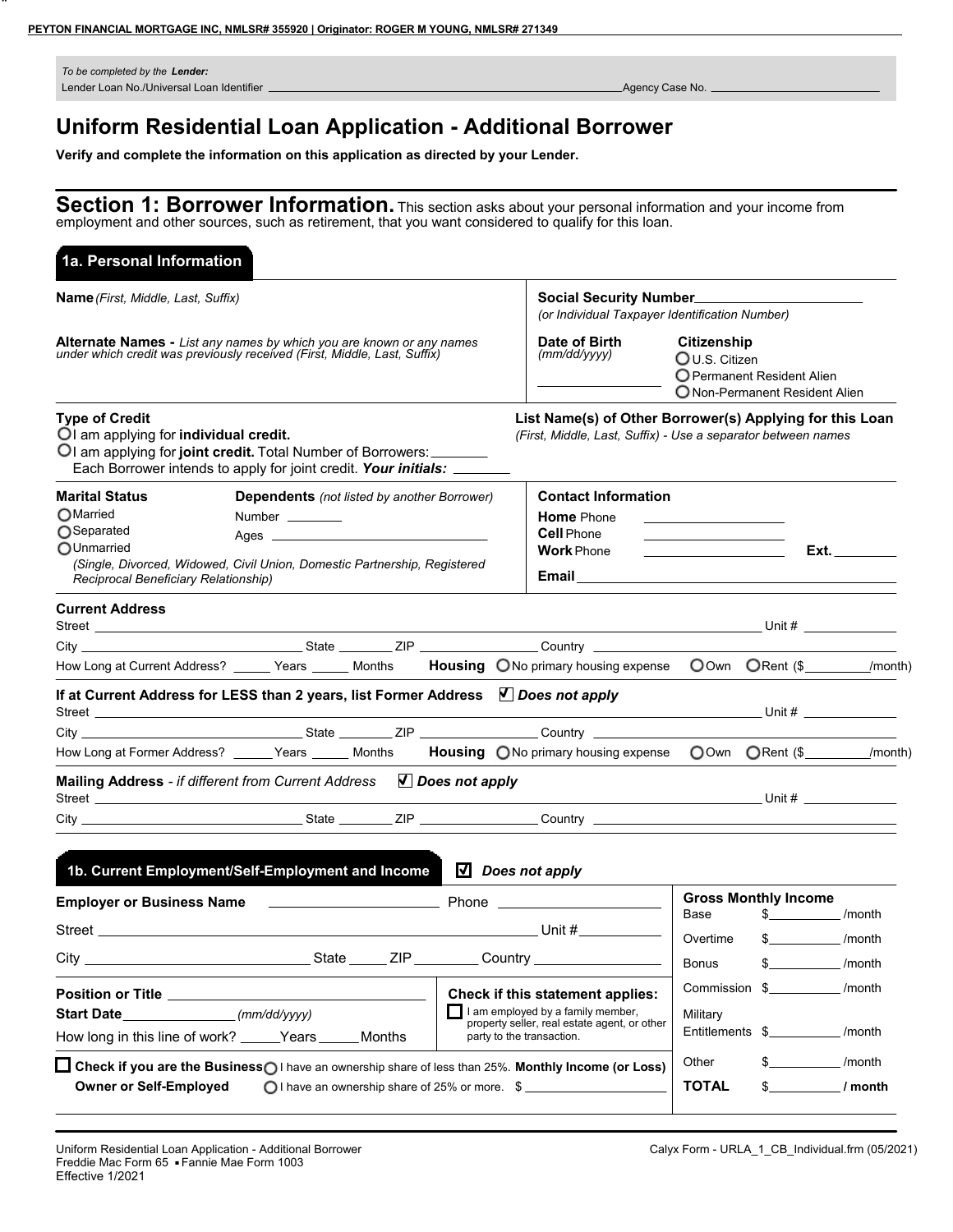### **1c. IF APPLICABLE, Complete Information for Additional Employment/Self-Employment and Income** *Does not apply*

|                                                       |  |  | <b>Gross Monthly Income</b>                                                                         |                      |              |        |
|-------------------------------------------------------|--|--|-----------------------------------------------------------------------------------------------------|----------------------|--------------|--------|
|                                                       |  |  |                                                                                                     | Base                 | $\mathbb{S}$ | /month |
| Street                                                |  |  | Unit #                                                                                              | Overtime             | $\mathbb{S}$ | /month |
|                                                       |  |  |                                                                                                     | Bonus                | $\mathbb{S}$ | /month |
| Position or Title ____________________________        |  |  | Check if this statement applies:                                                                    | Commission \$ /month |              |        |
|                                                       |  |  | I am employed by a family member,<br>property seller, real estate agent, or other                   | Military             |              |        |
| How long in this line of work? _____Years _____Months |  |  | party to the transaction.                                                                           | Entitlements \$      |              | /month |
|                                                       |  |  | Check if you are the Business∩ I have an ownership share of less than 25%. Monthly Income (or Loss) | Other                |              | /month |
| Owner or Self-Employed                                |  |  | ◯ I have an ownership share of 25% or more. \$                                                      | <b>TOTAL</b>         | $\mathbb{S}$ | /month |
|                                                       |  |  |                                                                                                     |                      |              |        |

1d. IF APPLICABLE, Complete Information for Previous Employment/Self-Employment and Income *DOES not apply* 

|  |  | Provide at least 2 years of current and previous employment and income. |  |
|--|--|-------------------------------------------------------------------------|--|
|--|--|-------------------------------------------------------------------------|--|

|                                | <b>Previous Gross Monthly</b> |                                       |  |  |
|--------------------------------|-------------------------------|---------------------------------------|--|--|
|                                | Unit $#$                      | $Income \$ __ /month$                 |  |  |
|                                |                               |                                       |  |  |
|                                |                               | <b>Check if you were the Business</b> |  |  |
| <b>Start Date</b> (mm/dd/yyyy) |                               | Owner or Self-Employed                |  |  |
|                                |                               |                                       |  |  |
|                                |                               |                                       |  |  |

1e. Income from Other Sources *Does not apply* 

|                                                                          |                                                                            | Include income from other sources below. Under Income Source, choose from the sources listed here:                                          |                                                                                         |                                                                                           |                                                                                |
|--------------------------------------------------------------------------|----------------------------------------------------------------------------|---------------------------------------------------------------------------------------------------------------------------------------------|-----------------------------------------------------------------------------------------|-------------------------------------------------------------------------------------------|--------------------------------------------------------------------------------|
| ■ Alimony<br>Automobile Allowance<br>■ Boarder Income<br>■ Capital Gains | ■ Child Support<br>■ Disability<br>■ Foster Care<br>■ Housing or Parsonage | Interest and Dividends<br>■ Mortgage Credit Certificate<br>■ Mortgage Differential<br>Payments                                              | ■ Notes Receivable<br><b>Public Assistance</b><br>■ Retirement<br>$e.g.,$ Pension, IRA) | ■ Royalty Payments<br>■ Separate Maintenance<br>■ Social Security<br>$\blacksquare$ Trust | ■ Unemployment<br><b>Benefits</b><br>■ VA Compensation<br>$\blacksquare$ Other |
| for this loan.                                                           |                                                                            | NOTE: Reveal alimony, child support, separate maintenance, or other income ONLY IF you want it considered in determining your qualification |                                                                                         |                                                                                           |                                                                                |
| <b>Income Source - use list above</b>                                    |                                                                            |                                                                                                                                             |                                                                                         |                                                                                           | <b>Monthly Income</b>                                                          |
|                                                                          |                                                                            |                                                                                                                                             |                                                                                         |                                                                                           |                                                                                |
|                                                                          |                                                                            |                                                                                                                                             |                                                                                         |                                                                                           |                                                                                |

| <b>Section 2: Financial Information</b> | <b>Assets and Liabilities.</b> |
|-----------------------------------------|--------------------------------|
|                                         |                                |

My information for section 2 is listed on the Uniform Residential Loan Application with

#### **Section 3: Financial Information – Real Estate.**

My information for section 3 is listed on the Uniform Residential Loan Application with

### **Section 4: Loan and Property Information.**

My information for section 4 is listed on the Uniform Residential Loan Application with

**Borrower Name:** Uniform Residential Loan Application - Additional Borrower Freddie Mac Form 65 · Fannie Mae Form 1003 Effective 1/2021

(insert name of Borrower)

(insert name of Borrower)

**Provide TOTAL Amount Here**

(insert name of Borrower)

\$ **\$**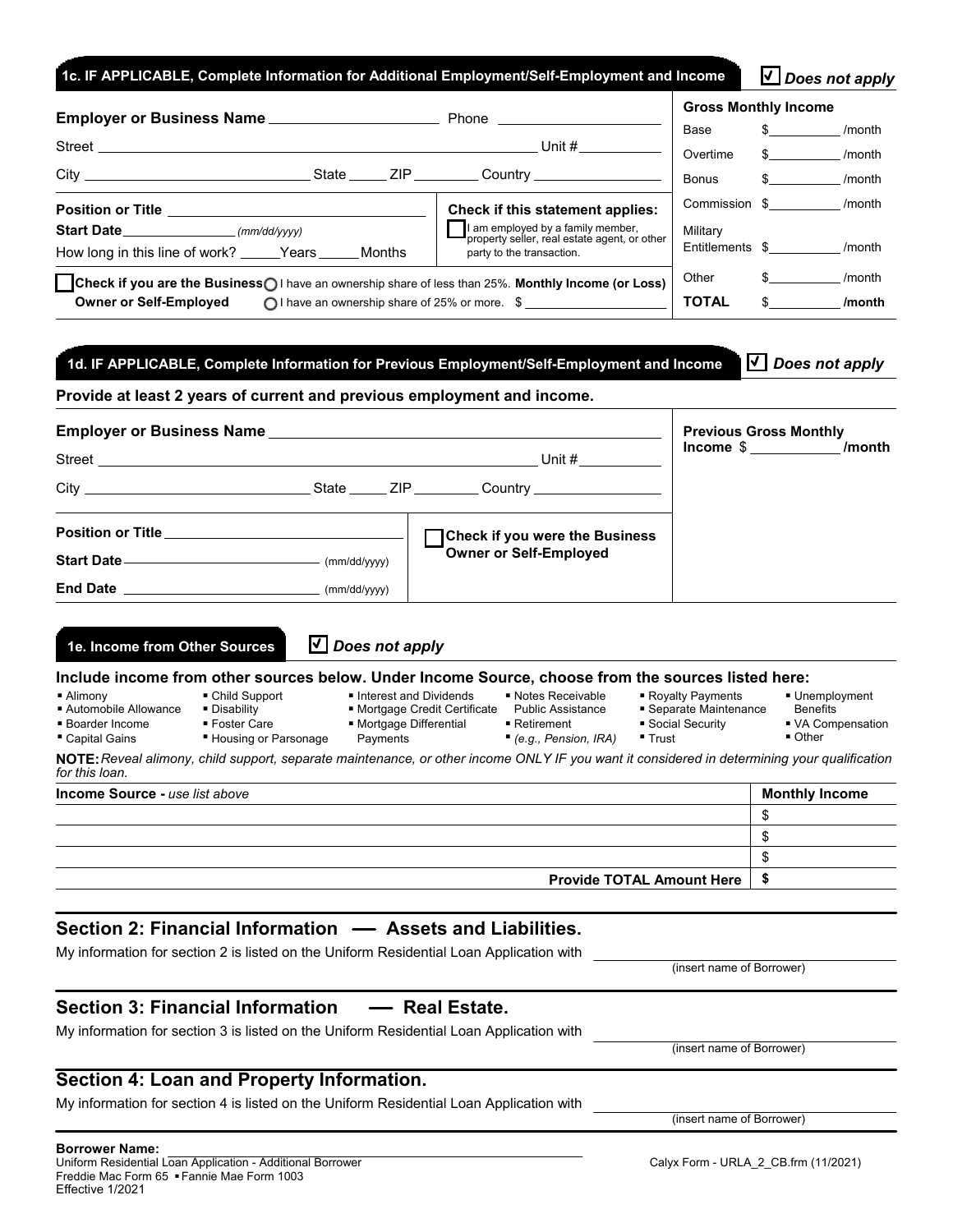**Section 5: Declarations.** This section asks you specific questions about the property, your funding, and your past financial history.

| 5a. About this Property and Your Money for this Loan                                                                                                                                                                                                                                                                                                                                                                                                                              |                      |
|-----------------------------------------------------------------------------------------------------------------------------------------------------------------------------------------------------------------------------------------------------------------------------------------------------------------------------------------------------------------------------------------------------------------------------------------------------------------------------------|----------------------|
| A. Will you occupy the property as your primary residence?<br>If YES, have you had an ownership interest in another property in the last three years?<br>If YES, complete (1) and (2) below:<br>(1) What type of property did you own: primary residence (PR), FHA secondary residence (SR), second home (SH),<br>or investment property (IP)?<br>(2) How did you hold title to the property: by yourself (S), jointly with your spouse (SP), or jointly with another person (O)? | ONO OYES<br>ONO OYES |
| <b>B.</b> If this is a Purchase Transaction: Do you have a family relationship or business affiliation with the seller of the property?                                                                                                                                                                                                                                                                                                                                           | ONO OYES             |
| C. Are you borrowing any money for this real estate transaction (e.g., money for your closing costs or down payment) or<br>obtaining any money from another party, such as seller or realtor, that you have not disclosed on this loan application?<br>If YES, what is the amount of this money?                                                                                                                                                                                  | ONO OYES             |
| <b>D.</b> 1. Have you or will you be applying for a mortgage loan on another property (not the property securing this loan) on or<br>before closing this transaction that is not disclosed on this loan application?<br>2. Have you or will you be applying for any new credit (e.g., installment loan, credit card, etc.) on or before closing of this loan<br>that is not disclosed on this application?                                                                        | ONO OYES<br>ONO OYES |
| <b>E.</b> Will this property be subject to a lien that could take priority over the first mortgage lien, such as a clean energy lien paid<br>through your property taxes (e.g., the Property Assessed Clean Energy Program)?                                                                                                                                                                                                                                                      | ONO OYES             |

### **5b. About Your Finances**

| <b>F.</b> Are you a co-signer or guarantor on any debt or loan that is not disclosed on this application?                                                                                                              | ONO OYES |
|------------------------------------------------------------------------------------------------------------------------------------------------------------------------------------------------------------------------|----------|
| <b>G.</b> Are there any outstanding judgments against you?                                                                                                                                                             | ONO OYES |
| H. Are you currently delinguent or in default on a Federal debt?                                                                                                                                                       | ONO OYES |
| I. Are you a party to a lawsuit in which you potentially have any personal financial liability?                                                                                                                        | ONO OYES |
| J. Have you conveyed title to any property in lieu of foreclosure in the past 7 years?                                                                                                                                 | ONO OYES |
| K. Within the past 7 years, have you completed a pre-foreclosure sale or short sale, whereby the property was sold to a<br>third party and the Lender agreed to accept less than the outstanding mortgage balance due? | ONO OYES |
| L. Have you had property foreclosed upon in the last 7 years?                                                                                                                                                          | ONO OYES |
| M. Have you declared bankruptcy within the past 7 years?<br>If YES, identify the type(s) of bankruptcy:<br>Chapter 7<br>Chapter 12<br>Chapter 13<br>Chapter 11                                                         | ONO OYES |

### **Section 6: Acknowledgments and Agreements.**

My signature for section 6 is on the Uniform Residential Loan Application with

(insert name of Borrower)

### **Section 7: Military Service.** This section asks questions about you (or your deceased spouse's) military service.

| Military Service of Borrower  |                                                                                                                                                                                                                                                                                  |
|-------------------------------|----------------------------------------------------------------------------------------------------------------------------------------------------------------------------------------------------------------------------------------------------------------------------------|
|                               | <b>Military Service -</b> Did you (or your deceased spouse) ever serve, or are you currently serving, in the United States Armed Forces?<br>$\bigcirc$ NO $\bigcirc$ YES                                                                                                         |
| If YES, check all that apply: | Currently serving on active duty with projected expiration date of service/tour _______<br>(mm/dd/yyyy)<br>Currently retired, discharged, or separated from service<br>Only period of service was as a non-activated member of the Reserve or National Guard<br>Surviving Spouse |